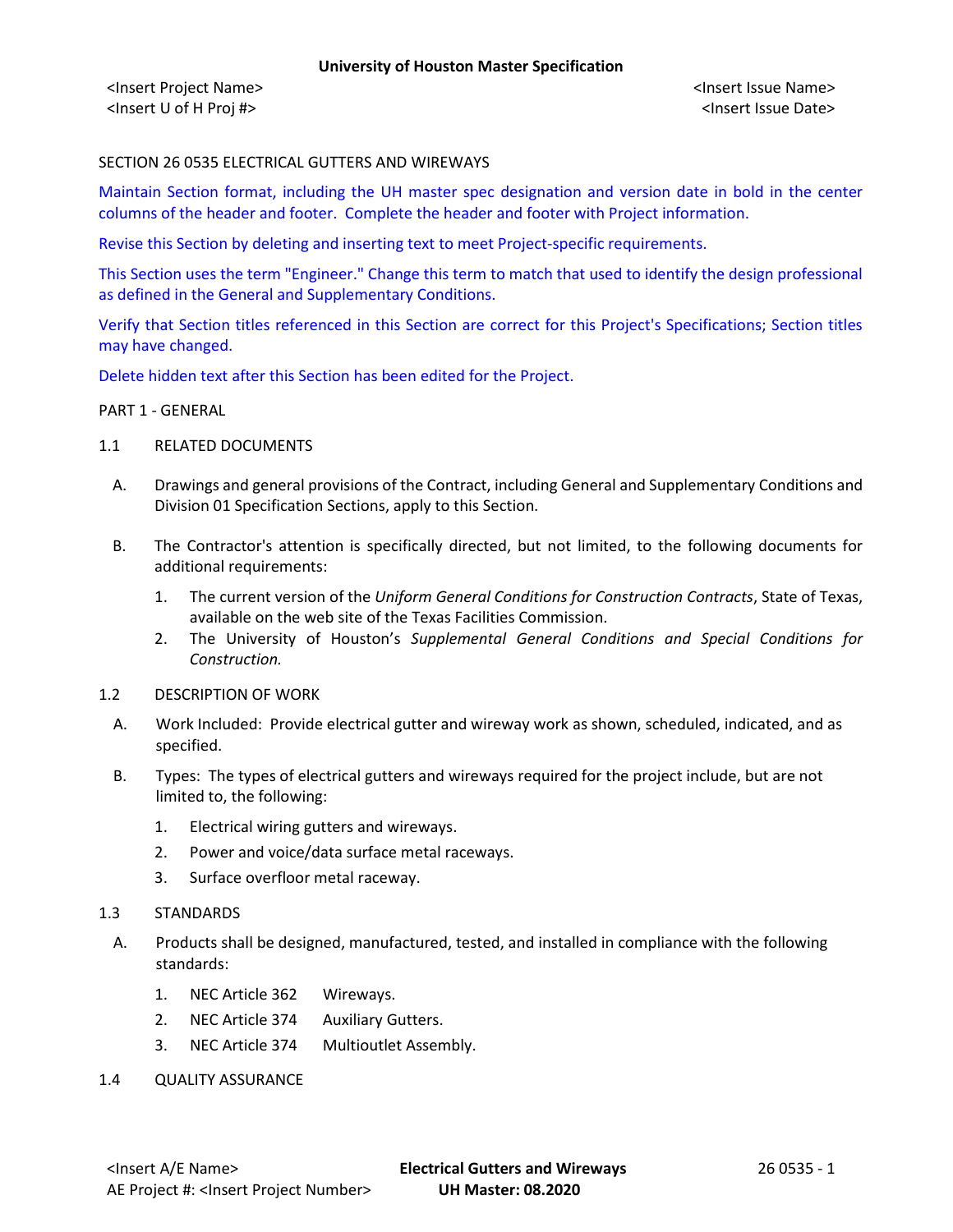<Insert Project Name> <Insert Issue Name> <Insert U of H Proj #> <Insert Issue Date>

- A. Manufacturers: Provide products complying with these specifications and produced by one of the following:
	- 1. Gutters and Wireways:
		- a. ABB.
		- b. Hoffman Manufacturing Company.
		- c. Square D Company.
	- 2. Surface **[and Overfloor]** Raceways:
		- a. AT Power System, A Division of Airey-Thompsen Co.
		- b. Legrand.
- B. UL Label: All gutters, wireways, and raceways used for power wiring shall be UL-labeled.

#### 1.5 SUBMITTALS

- A. Shop Drawing submittals shall include, but not be limited to, the following:
	- 1. Cut sheets of surface-mounted and over floor raceways, gutters, wireways, fittings, connectors, associated accessories and mounting hardware.
	- 2. Additional information as required in Section 26 0001 "Electrical General Provisions."
- 1.6 STORAGE AND HANDLING
	- A. Handle gutters, wireways and surface raceways carefully to avoid damage, breaking, denting, and scoring. Damaged equipment or materials shall not be installed.
	- B. Store gutters, wireways, and surface raceways in a clean dry space and protect from the weather.

### PART 2 - PRODUCTS

# 2.1 ELECTRICAL GUTTERS AND WIREWAYS

- A. General: Provide galvanized steel electrical gutters and wireways in the types and sizes indicated, minimum 16 gauge thickness, with rounded edges and smooth surfaces; constructed in compliance with applicable standards; and with additional features as indicated or required. Provide hinged or removable cover on raceway where noted on the Drawings. All power wiring raceways shall have a cover. No stamped knock out's.
- B. Size: Provide size as indicated, where size is not indicated, construct in accordance with the NEC and other applicable standards.
- C. Accessories: Provide gutter and wireway accessories where indicated or required, constructed of same metal and finish as gutters or wireways.
- D. Supports: Provide gutter and wireway supports where indicated or required, conforming to the NEC, as recommended by the manufacturer.
- E. Fittings: Fittings shall be so constructed to continue the "lay-in" feature through the entire installation.
- F. Finish: Provide all sheet metal parts with rust inhibiting phosphatizing primer coating and finished in gray enamel. All hardware shall be silicone bronze or stainless (if all stainless steel hardwire is used, anti-seize compound shall be utilized) to prevent corrosion.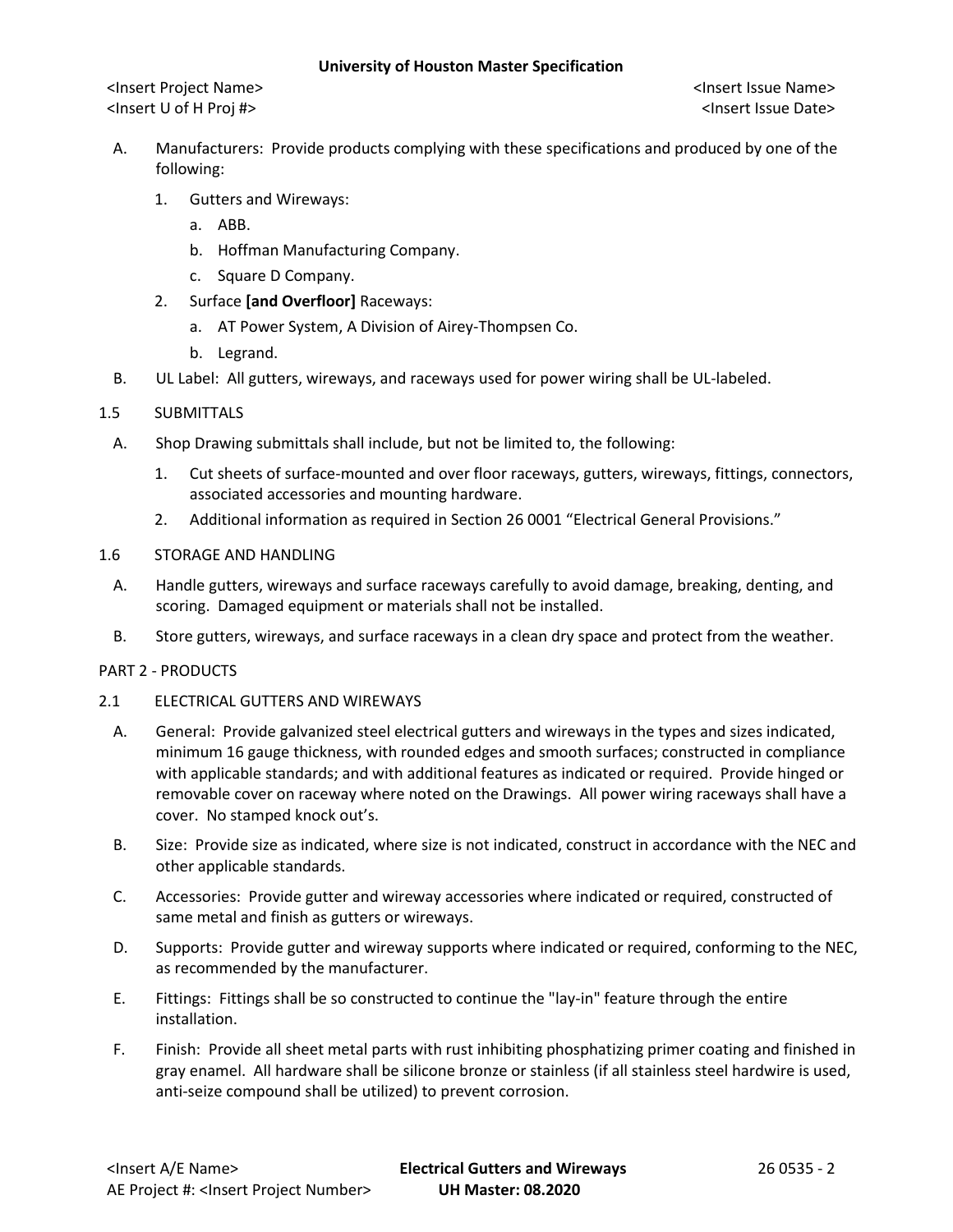<Insert Project Name> <Insert Issue Name> <Insert U of H Proj #> <Insert Issue Date>

### 2.2 SURFACE METAL RACEWAY

- A. General: Surface metal raceway shall be two piece galvanized steel or aluminum with removable cover equal to Wiremold series indicated on the Drawings.
- B. Finish: All raceway system components shall be finished in a paint color as selected by the **[Engineer] [Architect.]**
- C. Accessories: Provide couplings, elbows, connectors, boxes, extension rings, end caps, outlet covers, and other required accessories specifically designed for use with each surface raceway system.

# Retain paragraph below if required for Project.

D. [**Voice/Data Outlets: Provide factory or punched openings in voice/data distribution raceway for installation of modular voice/data outlets in locations shown on the Drawings.**]

# 2.3 MULTIOUTLET SURFACE RACEWAY

- A. General: Multioutlet assembly shall be two piece sheet metal channel with removable cover equal to Wiremold series indicated on the Drawings.
- B. Receptacles: Provide NEMA 5-20R receptacles located as shown on Drawings.
- C. Finish: Raceway shall be finished [in a paint color as selected by the Architect.]
- D. Accessories: Provide couplings, elbows, outlet and device boxes, and connectors designed for use with multioutlet system.
- 2.4 OVERFLOOR SURFACE METAL RACEWAY
	- A. General: Overfloor surface metal raceway shall be two piece galvanized steel or aluminum with removable cover equal to Wiremold series indicated on the Drawings.
	- B. Finish: All metal raceway system components shall be finished [with the manufacturer's standard galvanized finish.] or [in a paint color as selected by the Architect.]
	- C. Accessories: Provide couplings, elbows, outlet and device boxes, end caps, connectors, and other required accessories specifically designed for use with each overfloor raceway system.
	- D. Receptacles: Refer to Section 26 2726 "Wiring Devices" for requirements for receptacles for use with overfloor surface metal raceway.

#### PART 3 - EXECUTION

# 3.1 INSTALLATION

- A. General: Install gutters, wireways and surface raceways where shown and comply with specifications, in accordance with the manufacturer's written instructions, NEC, NECA's "Standard of Installation", and with recognized industry practices to ensure that the gutters, wireways and surface raceways comply with the specified requirements and serve the intended purposes. Comply with requirements of NEMA and the NEC pertaining to installation of electrical gutters.
- B. Finishing: Remove burrs and sharp edges of gutters and wireways wherever these could possibly be cause damage to wiring insulation or jacket.
- C. Grounding: Electrically ground gutters and wireways to ensure continuous electrical conductivity. Refer to Section 26 0526 "Grounding and Bonding for Electrical Systems."